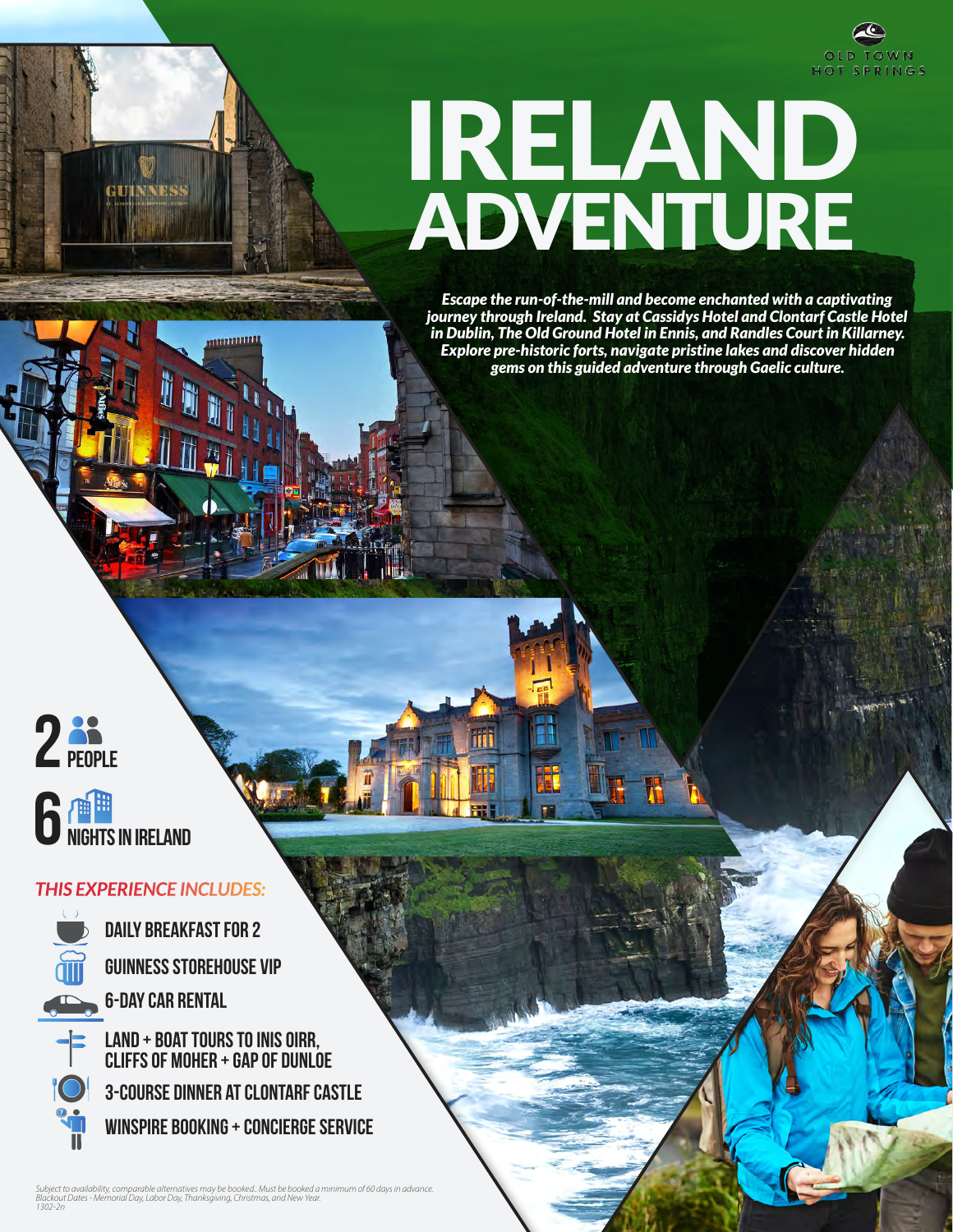## **Ireland Adventure**

**6-Night Getaway in Dublin, Ennis & Killarney, Historic Castle Overnight Stay, Rental Car, Guinness Storehouse VIP Tickets, Gap of Dunloe, Inis Oirr & Cliffs of Moher Excursions for 2**

This Experience Includes:

- Cassidys Hotel, Dublin night 1
- The Old Ground Hotel, Ennis nights 2 & 3
- Randles Court Hotel, Killarney nights 4 & 5
- Clontarf Castle Hotel, Dublin night 6 with 3-course dinner for 2
- Daily breakfast for 2
- Full day tour for 2 to Inis Oirr and Cliffs of Moher
- Full day tour for 2 on the Gap of Dunloe
- 2 VIP tickets to the Guinness Storehouse
- 6-day rental of a manual (stick shift) car
- Winspire booking & concierge service

Escape the run of the mill and become enchanted with a captivating journey through Ireland, where you will explore pre-historic forts, navigate pristine lakes and discover hidden gems on this guided adventure through Gaelic culture.

#### Itinerary:

#### Day 1

Arrive in Dublin. There is no need for a car in the city of Dublin, however we suggest taking the air coach bus or a taxi to the Cassidys Hotel in the heart of Dublin's City Centre. Your afternoon is open to explore Dublin's Georgian city. There is plenty to see and do with visitor attractions such as the Jameson Distillery, Trinity College, Dublin Castle, Kilmainham Goal, and St. Patrick Cathedral. Visit **the Guinness Storehouse and enjoy two VIP tickets to Dublin's top visitor attraction**. Stay overnight at the **Cassidys Hotel (3-star)**.

#### **Day 2**

Start with a full Irish breakfast included at the hotel. The morning is free time to visit any of the above attractions that you couldn't fit in the previous day. **Rental car provided** for the drive to the lively town of Ennis, Co. Clare (approximately three hours from Dublin), and stay overnight at **The Old Ground Hotel (4-star)**. The evening is free to explore the town.

#### **Day 3**

Enjoy a full Irish breakfast at The Old Ground Hotel. Visit **Inis Oirr** and cruise under the **Cliffs of Moher** in the same day.

Take a 30-minute ferry journey from Doolin to **Inis Oirr** (Eastern Island) and enjoy the many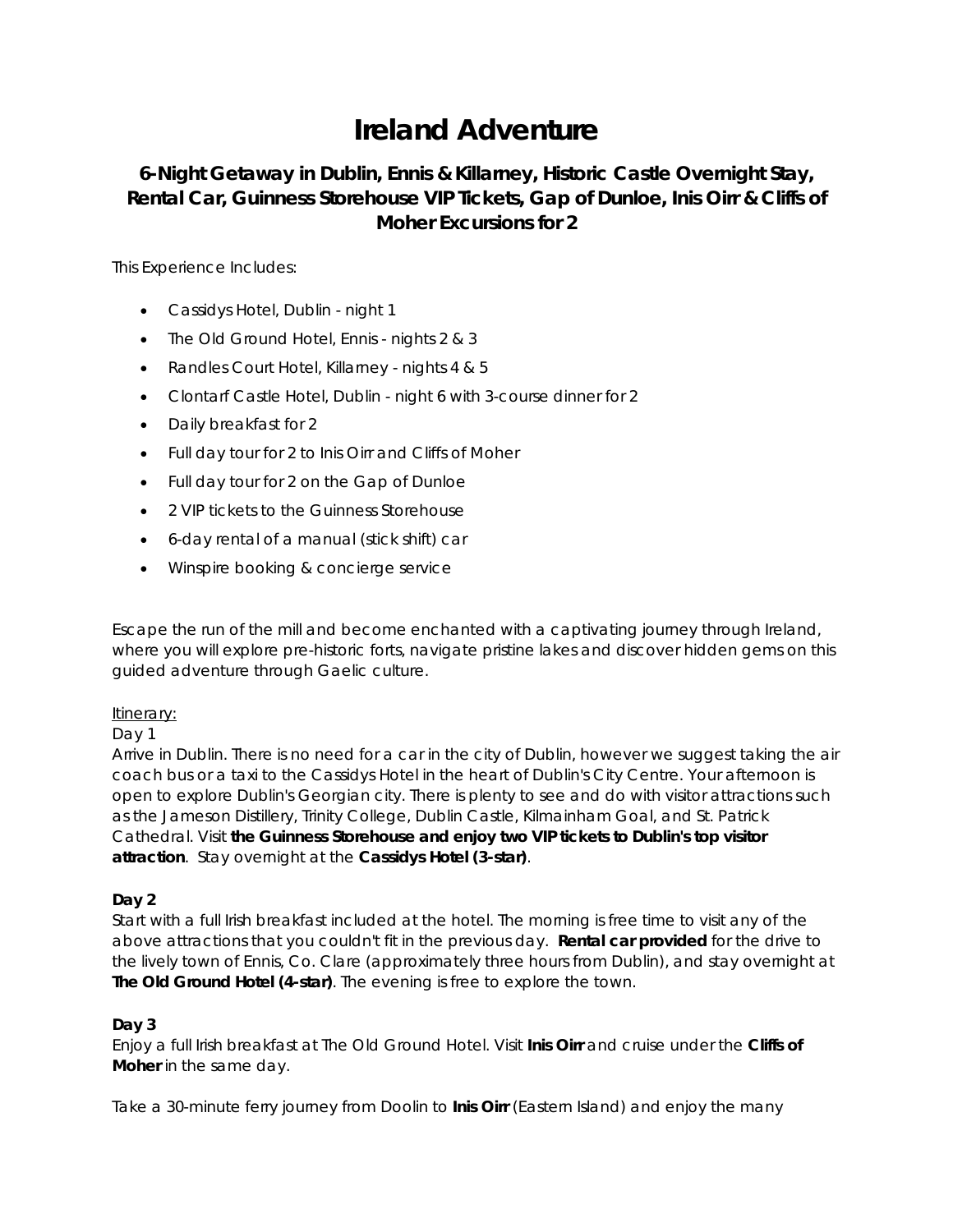attractions including ancient castles, a shipwreck, a lighthouse, one of Ireland's most beautiful beaches, a modern playground and several fine pubs and cafes with delicious local food and traditional Irish music.

The return cruise via the **Cliffs of Moher** is a spectacular journey below these world-famous cliffs which tower over 700 ft above the sea. Like a viewing platform for prehistoric giants who wish to peer over the edge of Europe, **the cliffs are the crowning glory of the Clare coastline** and provide an unrivaled view across the vast boiling wildness of the Atlantic Ocean. Drive back to Ennis. Stay overnight at **The Old Ground Hotel**.

#### **Day 4**

Enjoy a full Irish breakfast at The Old Ground Hotel. Depart Ennis for the Shannon Region and take your car on the ferry crossing at Tarbert. Drive along the picturesque coastal route through the scenic Burren to the Aillwee Caves. Continue the drive to Killarney (approximately two hours from Ennis) and stay overnight in the **Randles Court Hotel (4-star)**. Your evening is open to wander around this vibrant little town

#### **Day 5**

Enjoy a full Irish breakfast at the Randles Court Hotel. Enjoy a **day tour on the Gap of Dunloe including "jaunting cart" with local "jarvey" (driver) and boat trip on the Lakes of Killarney**. The Gap of Dunloe is a beautiful glacial valley in the Macgillycuddy's Reeks mountain range, which dominate the skyline of Killarney. The three main lakes of Killarney and the mountains that surround them are all within the Killarney National Park. The Lower Lake is nearest to the town; it is studded with islands and has **Muckross Abbey** and **Ross Castle** on its eastern shore.

**Take a jaunting cart (pony & carriage) for a 10km journey through the Gap, in the heart in the Macgillycuddy's Reeks.** You will experience some of Ireland's most breath-taking scenery.

**Take a 20km boat trip through the Upper Lake, the most beautiful of the Three Lakes**, through the Long Range Rover and past **Eagle's Nest Mountain**, the last home of the Golden Eagle in Ireland. The boat ride continues passing under high mountains, arched bridges and to Inisfallen Island, home to ruins of **Inisfallen Abbey** which dates back to 600 AD. Your boat journey will continue on to **Ross Castle** in the heart of Killarney National Park. Return to Killarney in the late afternoon and stay overnight at the **Randles Court Hotel**.

#### **Day 6**

Enjoy a full Irish breakfast at the Randles Court Hotel. Depart Killarney for your drive to back to Dublin (approximately four hours) where you will enjoy a **3-course dinner** (excluding beverages) and an **overnight stay in the beautiful Clontarf Castle Hotel (4-star)**.

Originally **built in 1172 as part of an inner circle of defense sites protecting Dublin during battles,** the Castle was opened in 1998 as a 4-star hotel and has undergone a 10 million Euro upgrade and renovation. Located just 10 minutes from the heart of Dublin's city center and 5 miles from Dublin Airport, the Clontarf Castle Hotel is an oasis, tucked away in a tranquil setting, surrounded by fabulous golf courses and the sounds of lapping waters from the Irish Sea.